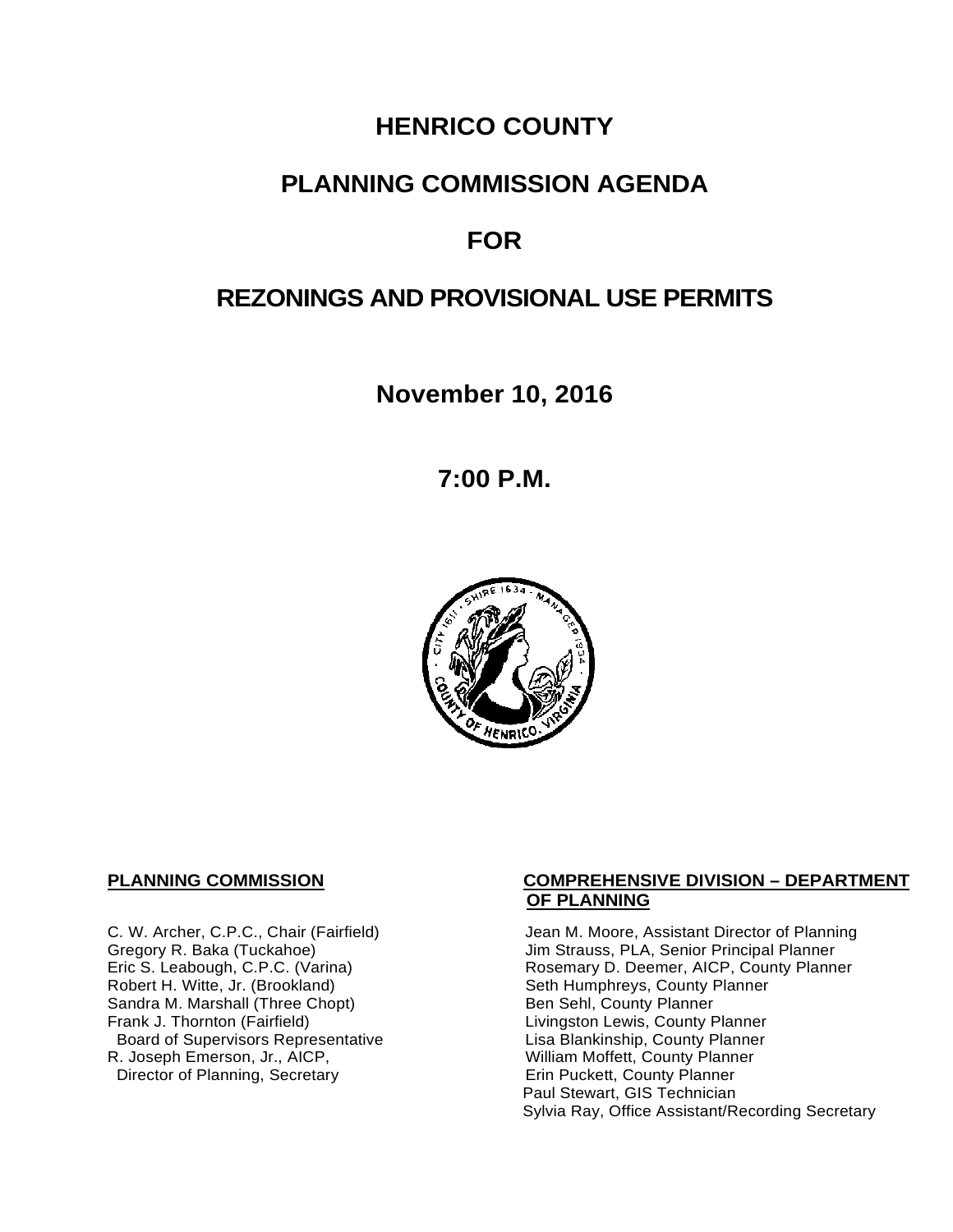#### **PLANNING COMMISSION REZONING MEETING FINAL AGENDA NOVEMBER 10, 2016**

**BEGINNING AT 7:00 P.M.**

**WELCOME:**

**PLEDGE OF ALLEGIANCE:**

**RECOGNITION OF NEWS MEDIA:**

**CALL TO ORDER:**

**REQUESTS FOR WITHDRAWALS AND DEFERRALS: (0); (2)**

**REQUESTS FOR EXPEDITED ITEMS: (4)**

**CASES TO BE HEARD: (9)**

**PUBLIC HEARING: ORDINANCE –** To Amend and Reordain Section 24-55 of the Code of the County of Henrico Titled "Provisional uses permitted" to Allow Early Hours of Service in the B-1 Business District by Provisional Use Permit. **Recommended for Approved**

**FAIRFIELD:** 

None.

#### **THREE CHOPT:**

# *(Deferred from the September 15, 2016 Meeting)*

**Andrew M. Condlin for Windsor Enterprises Corp.: Request to** conditionally rezone from A-1 Agricultural District and R-2AC One-Family Residence District (Conditional) to R-2AC One-Family Residence District (Conditional) Parcels 741- 771-3734, 741-771-2432, and part of Parcels 740-771-9736, 741-771-6359, 741-772- 9212, -5941,-4776, -0892, and 741-773-2144 containing 29.97 acres located at the terminus of Ellis Meadows Lane and along portions of the southern and eastern property boundaries of the Estates at Grey Oaks. The applicant proposes single-family residences. The R-2A District allows a minimum lot area of 13,500 square feet and a maximum gross density of 3.22 units per acre. The use will be controlled by proffered conditions and zoning ordinance regulations. The 2026 Comprehensive Plan recommends Suburban Residential 1, density should not exceed 2.4 units per acre and Environmental Protection Area. **Staff – Lisa Blankinship**

**Recommended for Approval**

**November 14, 2016**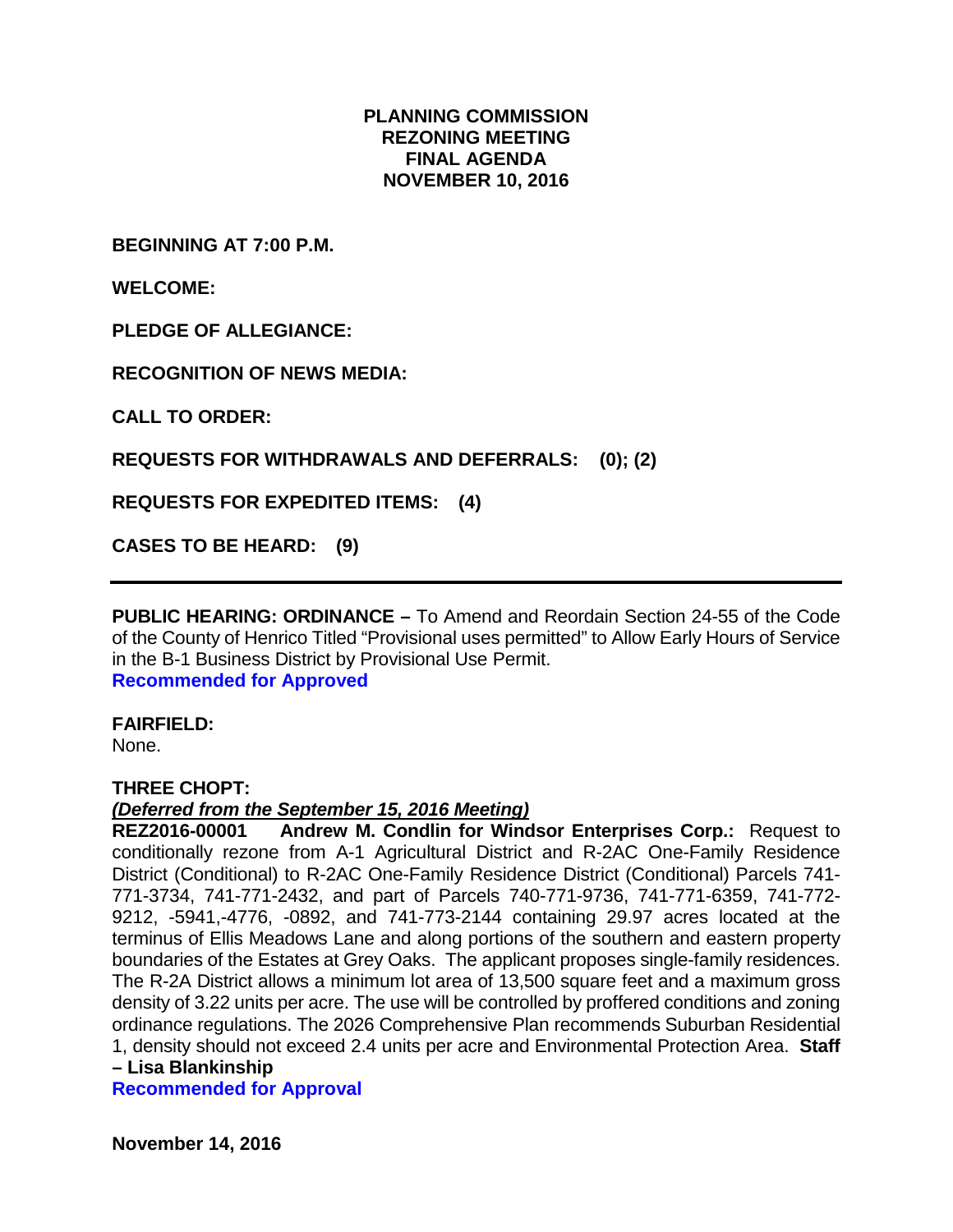### *(Deferred from the October 13, 2016 Meeting)*

**REZ2016-00030 James W. Theobald for Nuckols Storage, LLC:** Request to conditionally rezone from O/SC Office/Service District (Conditional) to M-1C Light Industrial District (Conditional) Parcel 745-775-4352 containing 1.868 acres located on the north side of Nuckols Road approximately 500' west of its intersection with Concourse Boulevard. The applicant proposes a self-service storage facility. The use will be controlled by proffered conditions and zoning ordinance regulations. The 2026 Comprehensive Plan recommends Office. **Staff – Livingston Lewis (Expedited Agenda Requested)**

**Recommended for Approval**

**REZ2016-00033 Andrew M. Condlin for Bacova and Bacova Texas, LLCs:** Request to conditionally rezone from A-1 Agricultural District and R-5AC General Residence District (Conditional) to R-5AC General Residence District (Conditional) Parcels 736-768-6361, -5323, and 736-767-2166 containing 23.1 acres located at the southeast intersection of N. Gayton and Kain Roads. The applicant proposes single family dwellings. The R-5A District allows a maximum density of six (6) units per acre. The use will be controlled by proffered conditions and zoning ordinance regulations. The 2026 Comprehensive Plan recommends Suburban Mixed-Use and Environmental Protection Area. **Staff – Erin Puckett**

#### **Recommended for Approval**

**REZ2016-00035 Andrew M. Condlin for Carvana, LLC:** Request to amend proffers accepted with Rezoning cases C-76C-02 and C-31C-97 on part of Parcel 743-762-6518 containing 1.4 acres located on the east line of Tom Leonard Drive approximately 625' north of its intersection with W. Broad Street (U.S. Route 250). The applicant proposes to amend proffers related to prohibited uses, concept plan, hours of operation, signage, and .development standards. The existing zoning is M-1C Light Industrial District (Conditional). The 2026 Comprehensive Plan recommends Commercial Arterial. The site is located in the West Broad Street Overlay District. **Staff – Seth Humphreys (Deferral Requested to the December 8, 2016 Meeting) Deferred to the December 8, 2016 Meeting**

**PUP2016-00009 Andrew M. Condlin for Carvana, LLC:** Request for a Provisional Use Permit under Sections 24-66.1 (b), 24-120, and 24-122.1 of the County Code in order to allow a 75' high building on part of Parcel 743-762-6518, located on the east line of Tom Leonard Drive approximately 625' north of its intersection with W. Broad Street (U .S. Route 250). The existing zoning is M-1C Light Industrial District (Conditional). The 2026 Comprehensive Plan recommends Commercial Arterial. The site is located in the West Broad Street Overlay District. **Staff – Seth Humphreys (Deferral Requested to the December 8, 2016 Meeting)**

**Deferred to the December 8, 2016 Meeting**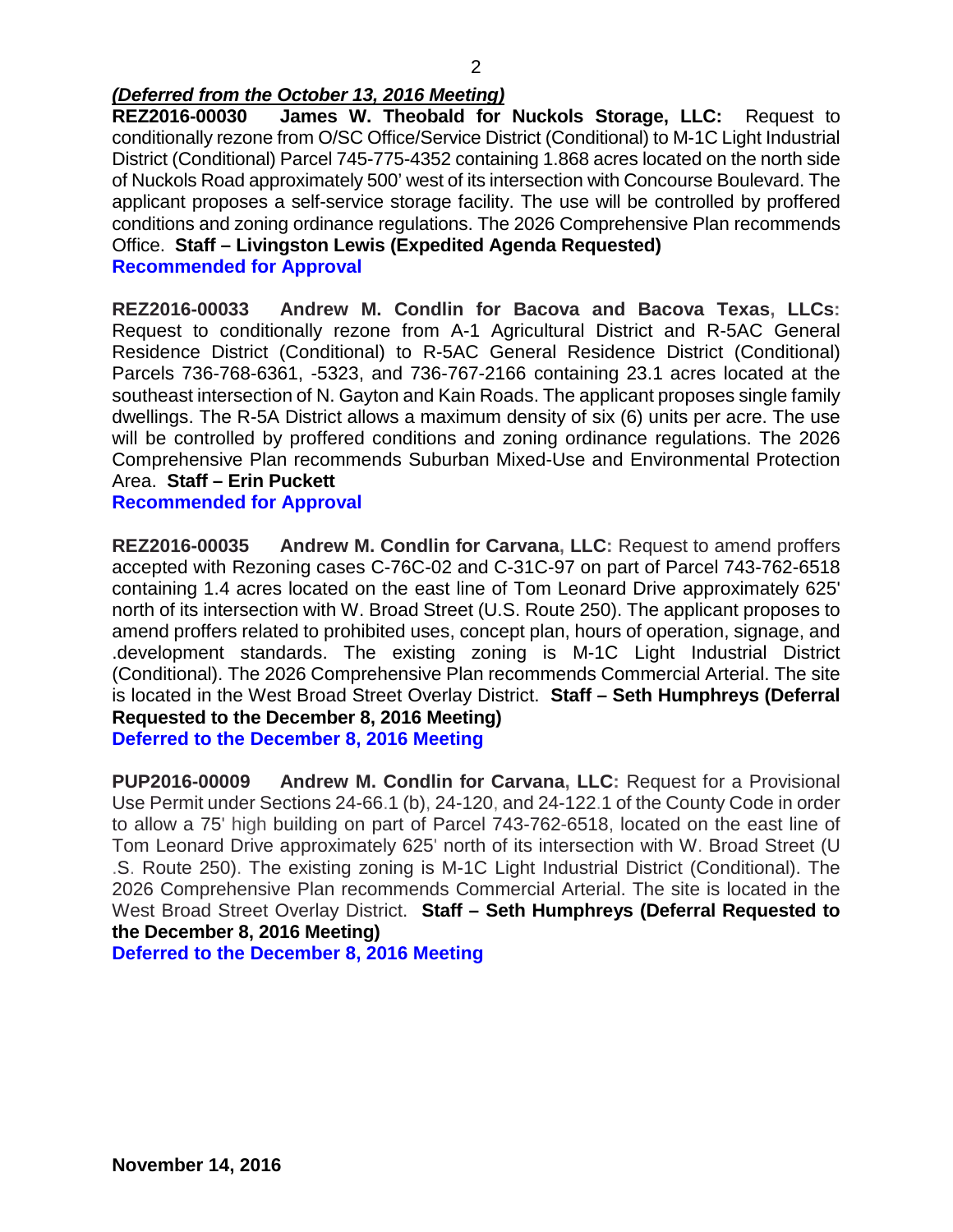**REZ2016-00037 Melody Hackett for Alden Parke, LLC:** Request to rezone from R-3C One-Family Residence District (Conditional) to C-1 Conservation District part of Parcels 746-768-7550 and 746-769-7205 containing 2.8 acres located on the north line of Interstate 295 at the on-ramp from southbound Nuckols Road. The applicant proposes a conservation district. The use will be controlled by zoning ordinance regulations. The 2026 Comprehensive Plan recommends Environmental Protection Area and Office. **Staff – Seth Humphreys (Expedited Agenda Requested)**

**Recommended for Approval**

#### **TUCKAHOE:**

**REZ2016-00032 Steven W. Blaine for MCAP West End, LLC:** Request to rezone from R-6C General Residence District (Conditional) and C-1 Conservation District to C-1 Conservation District part of Parcel 749-754-2538 containing 2.193 acres located on the west line of Gaskins Road approximately 765' south of its intersection with Three Chopt Road. The applicant proposes a conservation district. The use will be controlled by zoning ordinance regulations. The 2026 Comprehensive Plan recommends Environmental Protection Area. **Staff – Rosemary Deemer (Expedited Agenda Requested) Recommended for Approval**

#### **BROOKLAND:**

#### *(Deferred from the September 15, 2016 Meeting)*

**PUP2014-00001 Malachi M. Mills for Bobby Marchetti:** Request for a Provisional Use Permit under Sections 24-58.2(d), 24-120 and 24-122.1 of Chapter 24 of the County Code in order to allow outdoor dining for a proposed restaurant on part of Parcel 767-757-6829 located 95' east of the east line of Hungary Spring Road approximately 1,025' south of its intersection with Staples Mill Road (U.S. Route 33). The existing zoning is B-2C Business District (Conditional). The 2026 Comprehensive Plan recommends Commercial Concentration and Office. **Staff – Lisa Blankinship (Expedited Agenda Requested) Recommended for Approval**

#### **VARINA:**

None.

**DISCUSSION ITEM:** Summary presentation of the proposed public safety communication system upgrade, including details from the project team regarding network and project history, technical requirements, regional cooperation, and the site identification process.

#### **THREE CHOPT:**

**SIA2016-00002 County of Henrico – Public Safety Telecommunications Tower:** The County of Henrico Administration is requesting a Substantially In Accord finding for a proposed public safety telecommunications tower on part of Parcel 734-769- 4535, located approximately 1,700' south of the intersection of Kain and Willane Roads. The existing zoning is A-1 Agricultural District. The 2026 Comprehensive Plan recommends Government and Environmental Protection Area. **Staff – Livingston Lewis Recommended for Approval**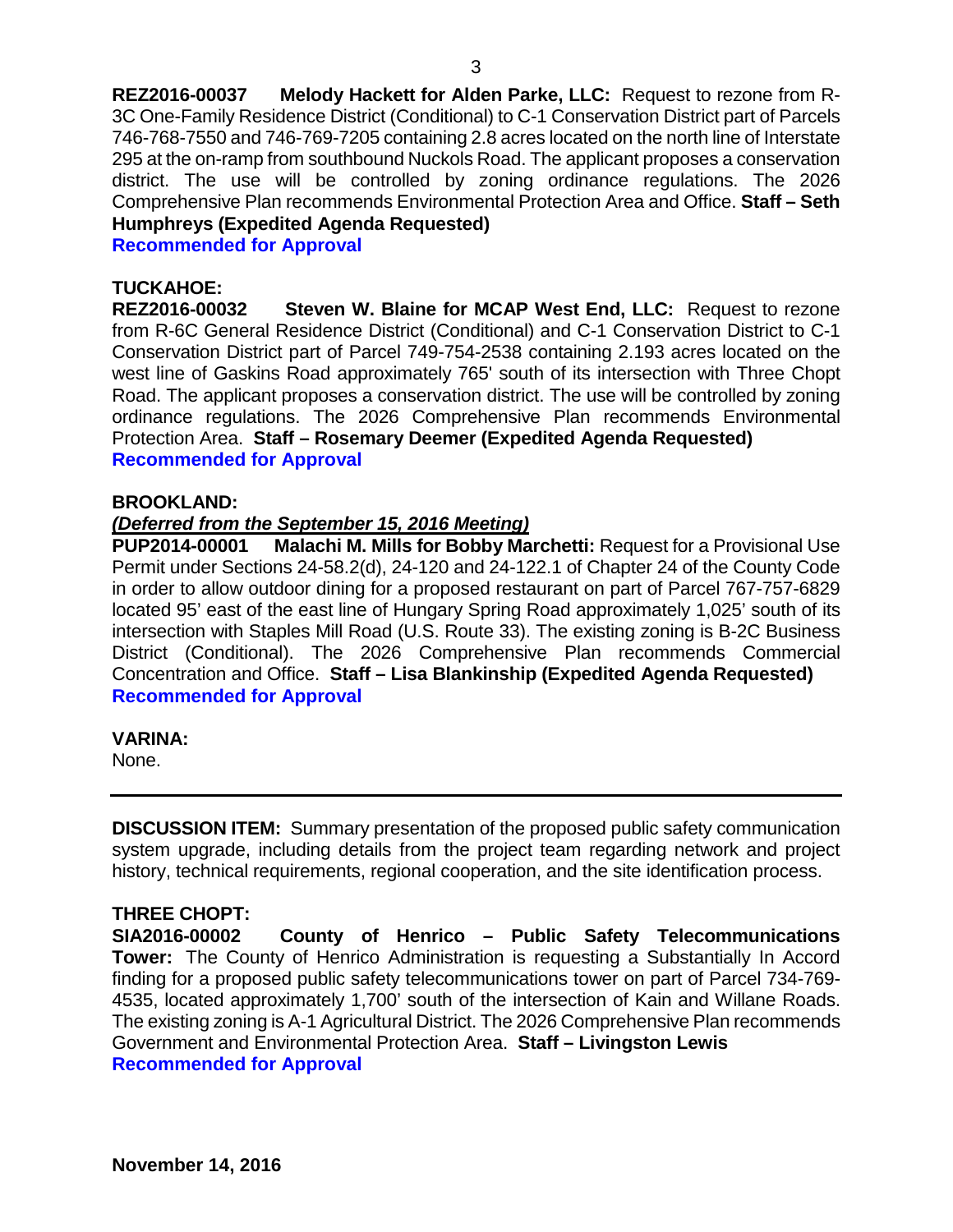**PUP2016-00010 County of Henrico:** Request for a Provisional Use Permit under Sections 24-95(a)(3), 24-120 and 24-122.1 of Chapter 24 of the County Code in order to construct a lattice-style public safety telecommunications tower up to 360.9' in height and related equipment on part of Parcel 734-769-4535, located approximately 1,700' south of the intersection of Kain and Willane Roads. The existing zoning is A-1 Agricultural District. The 2026 Comprehensive Plan recommends Government and Environmental Protection Area. **Staff – Livingston Lewis** 

**Recommended for Approval**

#### **TUCKAHOE:**

**SIA2016-00004 County of Henrico – Public Safety Telecommunications Tower:** The County of Henrico Administration is requesting a Substantially In Accord finding for a proposed public safety telecommunications tower on part of Parcel 753-740- 8228, located approximately 170' southeast of the intersection of Ridge Road and Henrico Avenue. The existing zoning is R-3 One-Family Residence District. The 2026 Comprehensive Plan recommends Government. **Staff – Livingston Lewis Recommended for Approval** 

**PUP2016-00012 County of Henrico:** Request for a Provisional Use Permit under Sections 24-95(a)(3), 24-120 and 24-122.1 of Chapter 24 of the County Code in order to construct a lattice-style public safety telecommunications tower up to 174' in height and related equipment on part of Parcel 753-740-8228, located approximately 170' southeast of the intersection of Ridge Road and Henrico Avenue. The existing zoning is R-3 One-Family Residence District. The 2026 Comprehensive Plan recommends Government. **Staff – Livingston Lewis** 

**Recommended for Approval**

#### **FAIRFIELD:**

**SIA2016-00005 County of Henrico – Public Safety Telecommunications Tower:** The County of Henrico Administration is requesting a Substantially In Accord finding for a proposed public safety telecommunications tower on part of Parcel 787-758-3213, located adjacent to the on-ramp from westbound E. Parham Road to northbound Interstate 95. The existing zoning is M-1 Light Industrial District, PMD Planned Industrial District, and O-3C Office District (Conditional). The 2026 Comprehensive Plan recommends Urban Mixed-Use. **Staff – Livingston Lewis**

#### **Recommended for Approval**

**PUP2016-00013 County of Henrico:** Request for a Provisional Use Permit under Sections 24-95(a)(3), 24-120 and 24-122.1 of Chapter 24 of the County Code in order to construct a lattice-style public safety telecommunications tower up to 308' in height and related equipment on part of Parcel 787-758-3213, located adjacent to the on-ramp from westbound E. Parham Road to northbound Interstate 95. The existing zoning is M-1 Light Industrial District, PMD Planned Industrial District, and O-3C Office District (Conditional). The 2026 Comprehensive Plan recommends Urban Mixed-Use. **Staff – Livingston Lewis Recommended for Approval**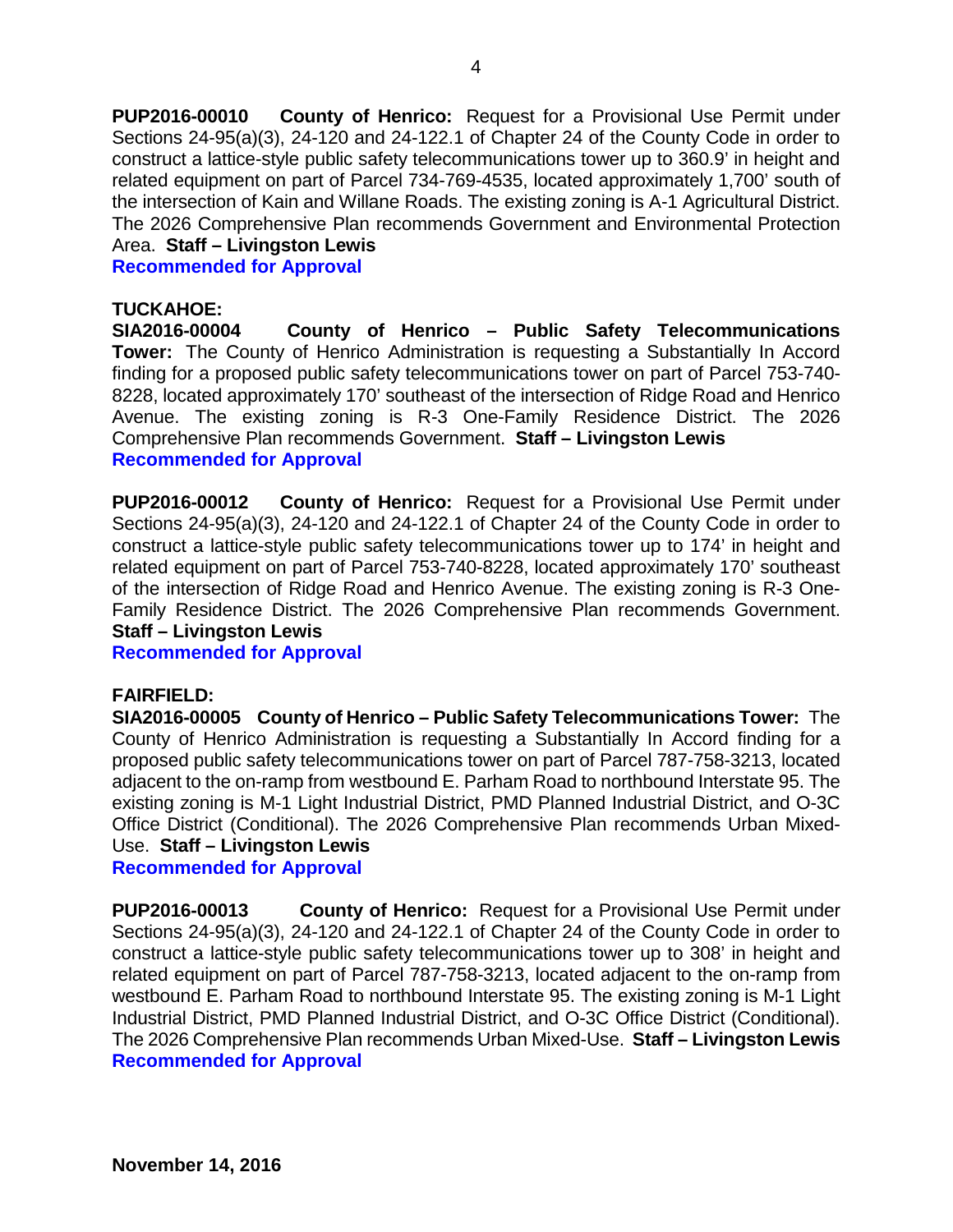**SIA2016-00006 County of Henrico – Public Safety Telecommunications Tower:** The County of Henrico Administration is requesting a Substantially In Accord finding for a proposed public safety telecommunications tower on Parcel 800-741-8157, located on the east line of Vawter Avenue approximately 4,000' north of its intersection of E. Laburnum Avenue. The existing zoning is C-1 Conservation District (Conditional). The 2026 Comprehensive Plan recommends Open Space/Recreation. The site is in the Airport Safety Overlay District. **Staff – Ben Sehl**

#### **Recommended for Approval**

**PUP2016-00014 County of Henrico:** Request for a Provisional Use Permit under Sections 24-95(a)(3), 24-120 and 24-122.1 of Chapter 24 of the County Code in order to construct a lattice-style public safety telecommunications tower up to 308' in height and related equipment on Parcel 800-741-8157, located on the east line of Vawter Avenue approximately 4,000' north of its intersection of E. Laburnum Avenue. The existing zoning is C-1 Conservation District. The 2026 Comprehensive Plan recommends Open Space / Recreation. The site is in the Airport Safety Overlay District. **Staff – Ben Sehl Recommended for Approval**

#### **VARINA:**

**SIA2016-00008 County of Henrico – Public Safety Telecommunications Tower:** The County of Henrico Administration is requesting a Substantially In Accord finding for a proposed public safety telecommunications tower on part of Parcel 818-709- 9610, located on the west line of Lewis Road approximately 1,000' north of its intersection with Charles City Road. The existing zoning is M-2C General Industrial District (Conditional). The 2026 Comprehensive Plan recommends Light Industry. The site is in the Airport Safety Overlay District. **Staff – Ben Sehl Recommended for Approval**

**PUP2016-00016 County of Henrico:** Request for a Provisional Use Permit under Sections 24-95(a)(3), 24-120 and 24-122.1 of Chapter 24 of the County Code in order to construct a lattice-style public safety telecommunications tower up to 208' in height and related equipment on part of Parcel 818-709-9610 located on the west line of Lewis Road approximately 1,000' north of its intersection with Charles City Road. The existing zoning is M-2C General Industrial District (Conditional). The 2026 Comprehensive Plan recommends Light Industry. The site is in the Airport Safety Overlay District. **Staff – Ben Sehl**

#### **Recommended for Approval**

**SIA2016-00009 County of Henrico – Public Safety Telecommunications Tower:** The County of Henrico Administration is requesting a Substantially In Accord finding for a proposed public safety telecommunications tower on part of Parcel 842-709- 3425, located on the east line of Technology Boulevard approximately 1,300' south of its intersection with E. Williamsburg Road (U.S. Route 60). The existing zoning is A-1 Agricultural District. The 2026 Comprehensive Plan recommends Office. The site is in the Airport Safety Overlay District. **Staff – Ben Sehl**

**Recommended for Approval**